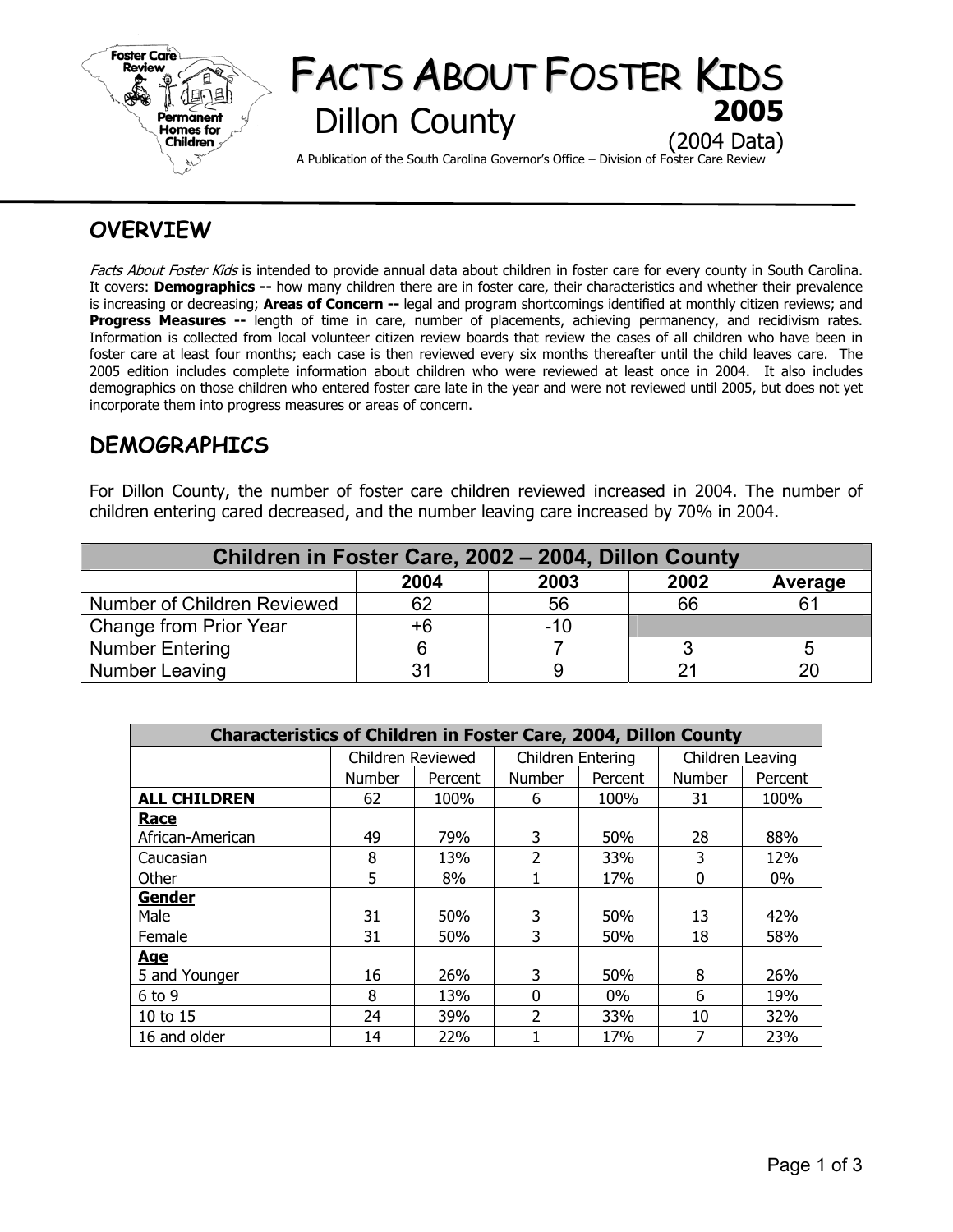# **AREAS OF CONCERN**

In 2004, Review Board members held 12 meetings and 88 reviews. Of the 88 reviews held, 29 (33%) had at least one area of concern cited by the local Review Board. The most often cited legal violation was No Thorough Adoption Assessment/Child Specific Recruitment. The most often cited program violation was No Progress Reports.

| Frequently Cited Areas of Concern, 2002 - 2004, Dillon County |      |                |                          |
|---------------------------------------------------------------|------|----------------|--------------------------|
|                                                               | 2004 | 2003           | 2002                     |
| Legal:                                                        |      |                |                          |
| No Timely Permanency Plan Hearing                             | 2    | 5              | 5                        |
| No Timely Probable Cause Hearing                              | 0    | 0              | $\overline{0}$           |
| No Timely Merits Hearing                                      | 6    | 15             | $\overline{2}$           |
| No Face to Face Contact                                       | 0    |                | $\overline{0}$           |
| No Court Order at Review/Non-Compliance w/Court Order         | 3    | $\overline{2}$ | 0                        |
| No Thorough Adoption Assessment/Specific Child Recruitment    | 9    | 5              | 0                        |
| <b>Other Statutory Violations</b>                             | 3    | 6              | $\overline{\phantom{a}}$ |
| <u>Program:</u>                                               |      |                |                          |
| No Progress Report                                            | 8    | 10             |                          |
| Lack of Progress Permanency Plan                              | 0    | 0              | 4                        |
| No Current/Incomplete/Inappropriate Case Plan                 | 4    | 2              | 3                        |
| <b>Interested Parties Not Invited</b>                         |      | 0              | 0                        |
| No Timely FCRB Hearing                                        |      |                | 3                        |
| No Advance Packet                                             | 5    | 0              | 0                        |
| Other Policy/Procedure Issues                                 | 0    | N              | 0                        |
| TOTAL                                                         | 43   | 48             | 20                       |
| <b>Percent of Reviews with Areas of Concern</b>               | 33%  | 40%            | <b>16%</b>               |

### **PROGRESS MEASURES**

Four main indicators are used to measure progress towards better outcomes for children in foster care. For each, comparison data for the previous three years are provided.

### **LENGTH OF TIME IN CARE:**

The longer a child is away from their home or a nurturing family environment, the more damaging it can be to the normal development of the child. For this reason, a major goal of the Review Board is to ensure that children achieve permanency as quickly as possible. In 2004, the average length of time in Dillon County decreased to 2.4 years.

### **NUMBER OF PLACEMENTS:**

Research shows the initial placement in foster care is extremely traumatic for a child. Additional changes in placement once in the foster care system can be detrimental to children's development, affecting their ability to learn, establish relationships and develop as stable, secure individuals. In 2004, Dillon County's average number of placements decreased to 2.9.

### **PERCENT ACHIEVING PERMANENCY:**

Permanency for a child means placement with a "forever family." A child can achieve legal permanency upon leaving the foster care system either by returning home to their natural parent or by being adopted. In 2004 of the 31 children leaving care, one was adopted and 14 were returned home to their natural parent.